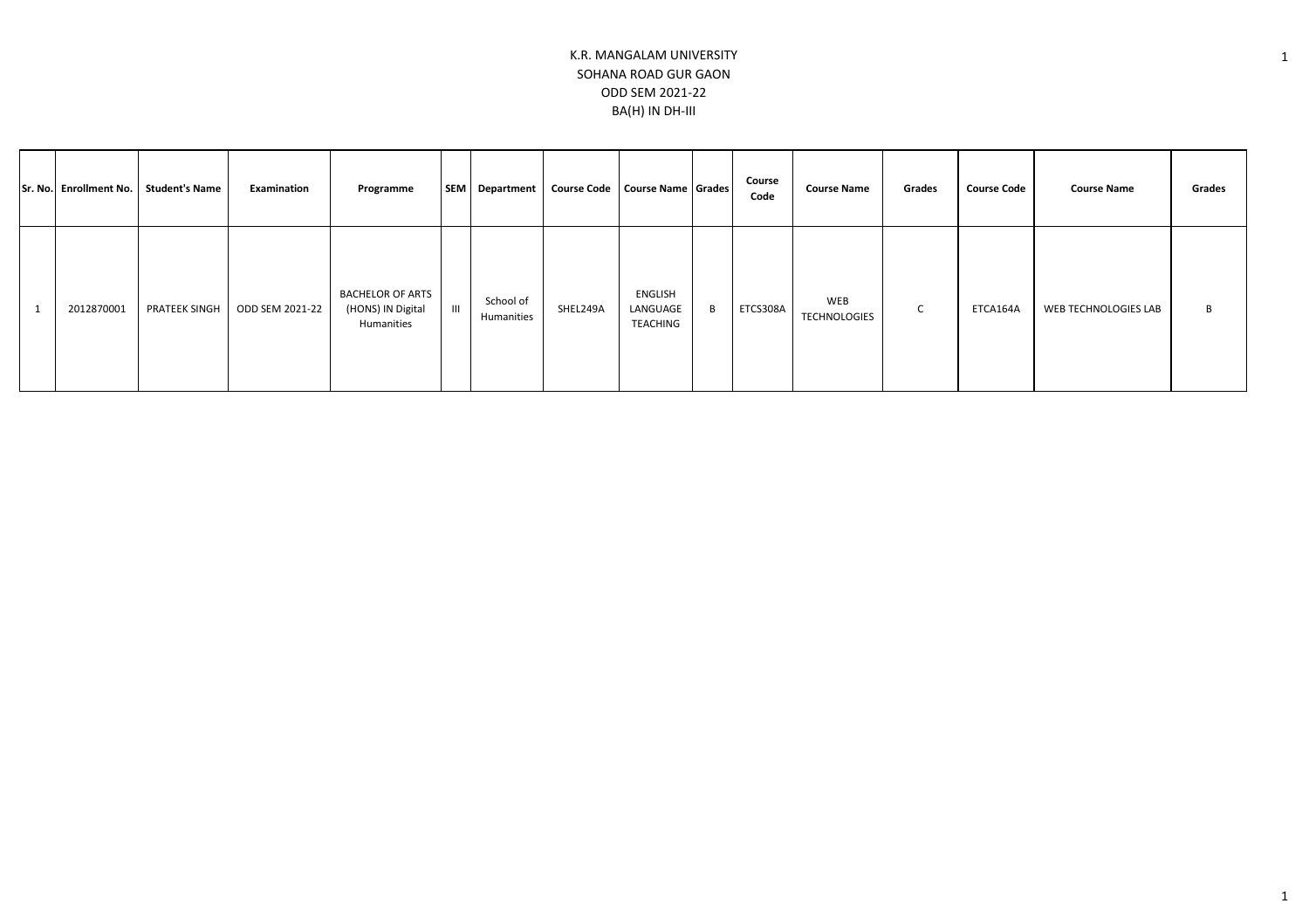|  | Sr. No. Enrollment No. | <b>Student's Name</b> | Examination     | Programme                                                  | <b>SEM</b>    | Department              | <b>Course Code</b> | <b>Course Name</b>                                                    | Grades | <b>Course Code</b> | <b>Course Name</b>              | Grades |
|--|------------------------|-----------------------|-----------------|------------------------------------------------------------|---------------|-------------------------|--------------------|-----------------------------------------------------------------------|--------|--------------------|---------------------------------|--------|
|  | 2012870001             | PRATEEK SINGH         | ODD SEM 2021-22 | <b>BACHELOR OF ARTS</b><br>(HONS) IN Digital<br>Humanities | $\  \cdot \ $ | School of<br>Humanities | SHEL241A           | BRITISH POETRY AND<br>DRAMA:14TH TO 17TH<br><b>CENTURIES (CORE 5)</b> | $B+$   | SHEL243A           | AMERICAN<br>LITERATURE (CORE 6) | ◡      |

2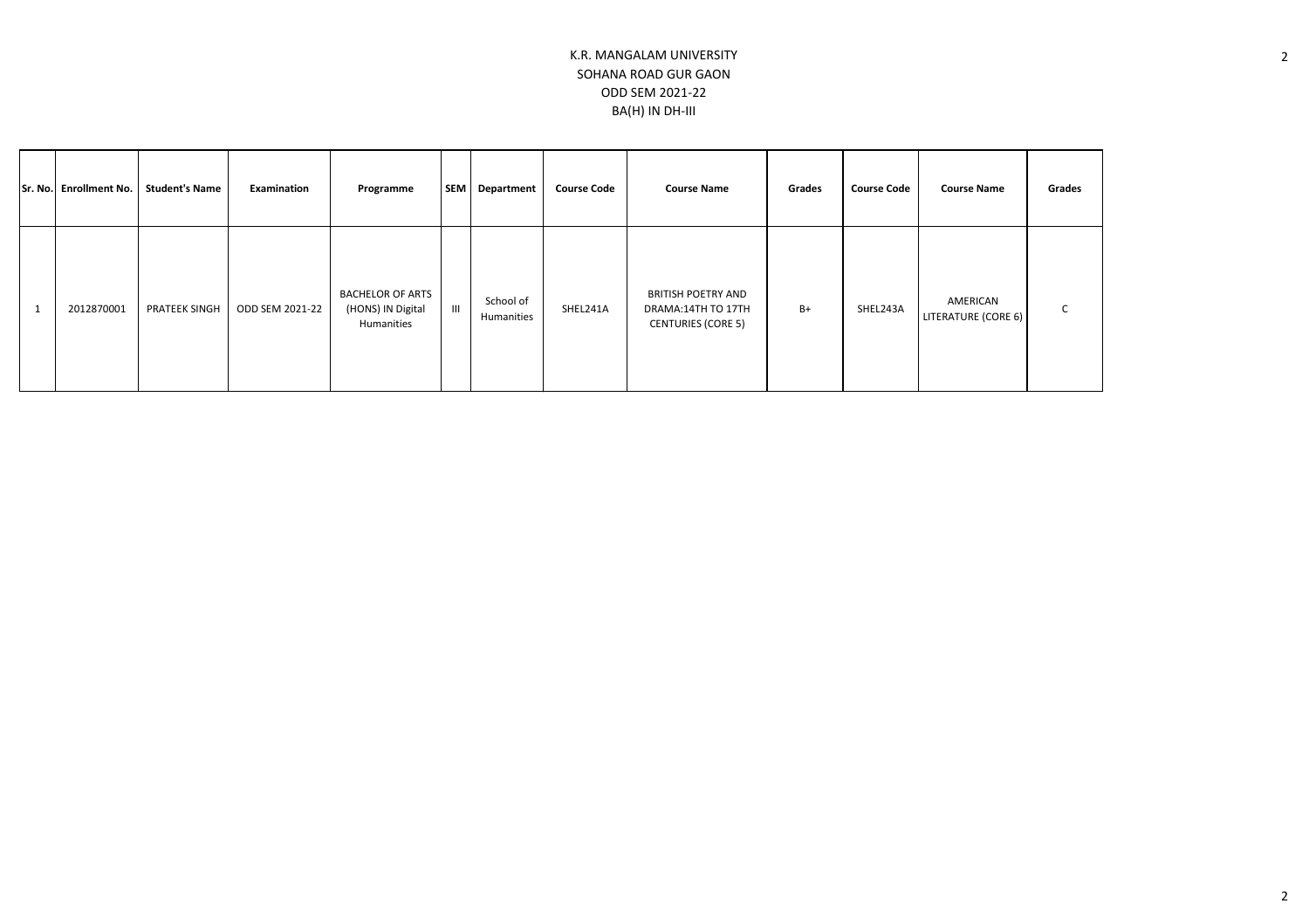|              | Sr. No. Enrollment No. | <b>Student's Name</b> | Examination     | Programme                                                  | SEM            | <b>Department</b>       | <b>Course Code</b><br><b>Course Name</b> |                                | Grades | <b>Course Code</b> | <b>Course Name</b>                                                                             | Grades |
|--------------|------------------------|-----------------------|-----------------|------------------------------------------------------------|----------------|-------------------------|------------------------------------------|--------------------------------|--------|--------------------|------------------------------------------------------------------------------------------------|--------|
| $\mathbf{1}$ | 2012870001             | <b>PRATEEK SINGH</b>  | ODD SEM 2021-22 | <b>BACHELOR OF ARTS</b><br>(HONS) IN Digital<br>Humanities | $\mathbf{III}$ | School of<br>Humanities | SHEL245A                                 | WOMEN'S<br>WRITING<br>(CORE 7) | P      | SHEL281A           | <b>BRITISH</b><br>POETRY AND<br>DRAMA:14TH<br><b>TO 17TH</b><br><b>CENTURIES-</b><br>PRACTICAL | A      |